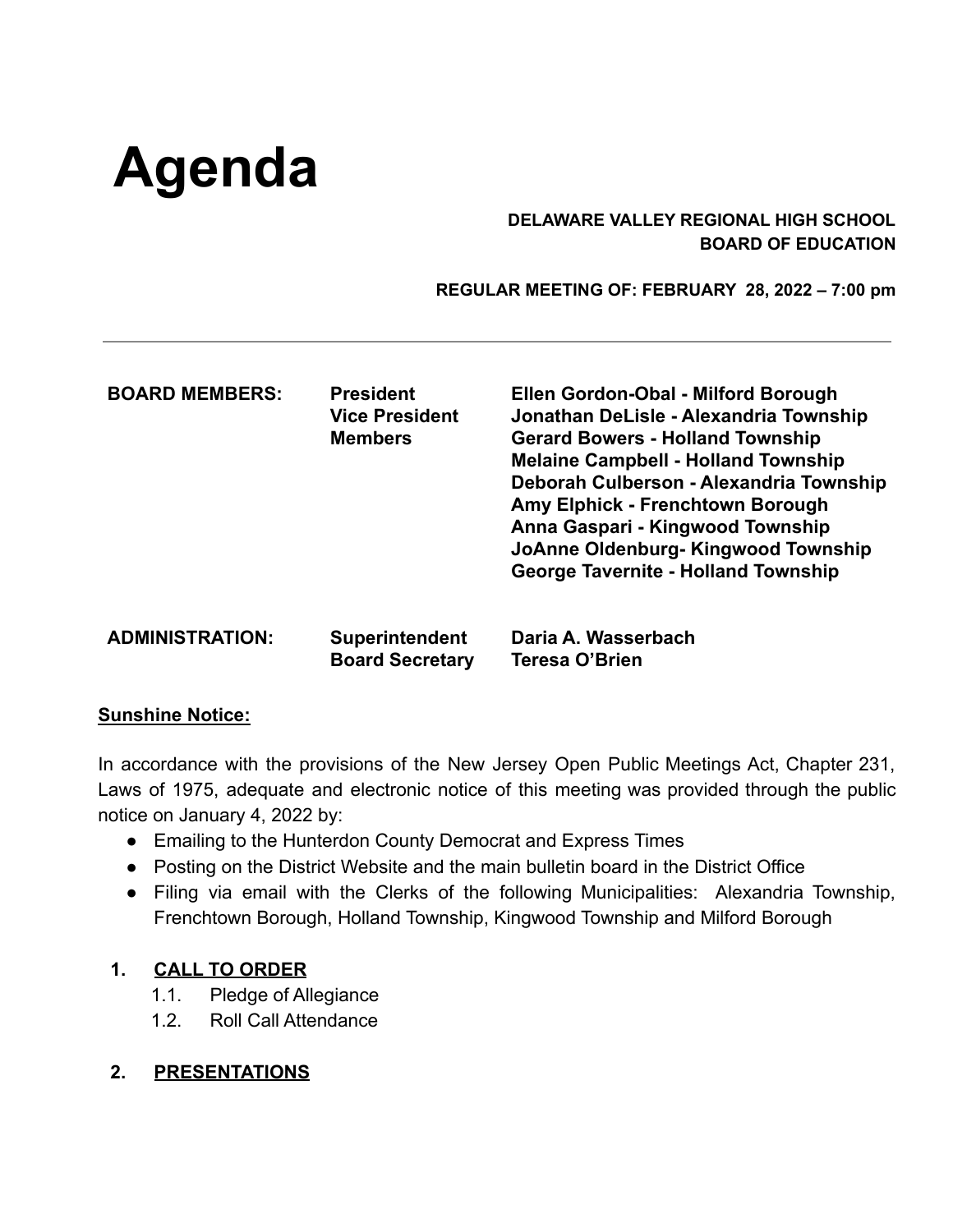2.1 Student Recognition: Student of the Month: Ryan Neal, For his kindness, Mrs. Jones

| Athletes of the Month: | Mr. Deniz, Athletic Director  |
|------------------------|-------------------------------|
| Girls Basketball       | Carly Christie, Coach Haughey |

The Arts Students of the Month: Grace LaGuardia and Kacper Domoslawski, Mrs. Ruppert

## **3. ADMINISTRATIVE/STAFF PRESENTATION AND REPORTS**

Management Reports:

- 3.1 Testing Report: Start Strong Assessment Mike Gurysh, Director or Curriculum
- 3.2 School Administration: Athletics Bill Deniz, Athletic Director, Supervisor of Health and Physical Education
- 3.3 Principal's Report Submitted by Dr. Broadus Davis, Interim Principal
- 3.4 [Updates to the DVRHS Health and Safety Guidelines](https://drive.google.com/file/d/1j2vQ54W57e2jLzI4SNG8jd_orSJIcVyV/view?usp=sharing) 21/22 Daria Wasserbach, **Superintendent** 
	- Public questions on the Updates to the DVRHS Health and Safety Guidelines 21/22

# **4. PUBLIC COMMENT - Bylaw No. 0167 "Public Participation in Board Meetings"**

Residents are invited to respectfully share their concerns, comments, and suggestions.

# **A EXECUTIVE SESSION**

Resolved by the Board of Education of Delaware Valley Regional High School as per Chapter 231, P. L. 1975:

- 1. That it is hereby determined that it may be necessary to meet in Executive Session on Monday, February 28, 2022 to discuss: Personnel matter
- 2. The matter discussed will be made public if and when confidentiality is no longer required and action pursuant to said discussion shall take place only at a public meeting.
- 3. The length of the meeting is thought to be approximately fifteen (15) minutes. Action will be taken upon returning to open session.

# **5. BOARD GOALS AND EVALUATION CALENDAR**

# 2021/2022 District Goals

- 1. To develop and implement learning recovery for all students
- 2. To continue to foster a school culture and climate that honors our shared mission, vision and beliefs that provides a supportive educational environment for teaching and learning for all students and staff.
- 3. Develop community and business partnerships that provide opportunities and experience beyond the classroom for all students.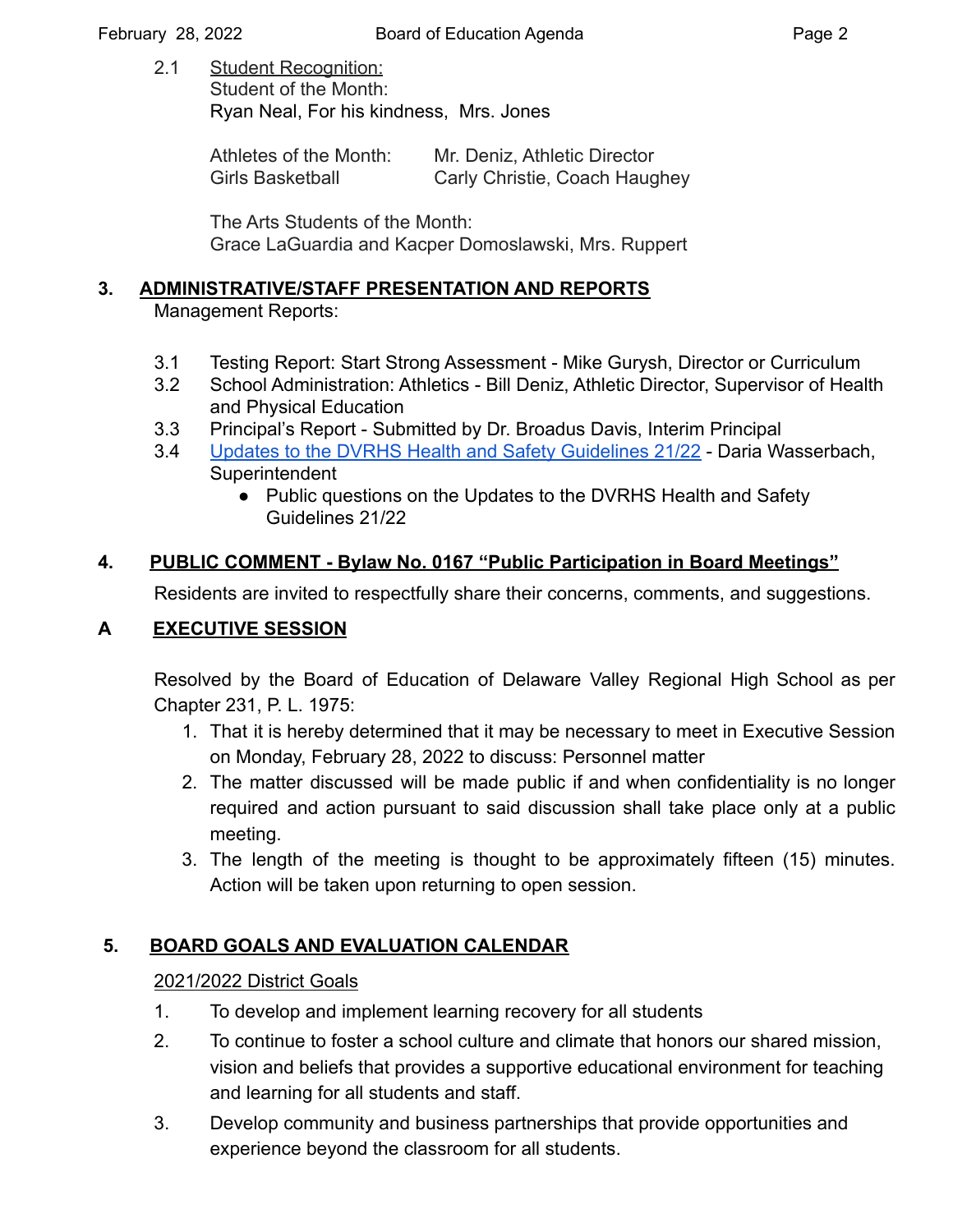4. Develop a strategy to promote Delaware Valley Regional High School, and to retain and attract students.

# 2021/2022 Calendar for Board/CSA Evaluation:

|                                                                          | September 27 |
|--------------------------------------------------------------------------|--------------|
|                                                                          | September 27 |
|                                                                          | Monthly      |
|                                                                          | May 31       |
|                                                                          | June 20      |
| Goals/Indicators of success incorporated into goal evaluation document   |              |
|                                                                          | April 25     |
|                                                                          | May 9        |
|                                                                          | May 16       |
| Initial CSA Summary REport completed and distributed to Board for review | June 13      |
| Final CSA Summary Report complete by Board President                     | June 20      |
|                                                                          | June 20      |
| Summary Conference (must be completed by June 30)                        | June 27      |
|                                                                          | June 27      |

# **6. SUPERINTENDENT - Daria Wasserbach**

Informational Items:

- a. Update on District Goals and Objectives
- b. QSAC Update

*HIB Report Period ending February 28, 2022:*

| Month/Year        | # of<br>Incidents<br>Reported | # Identified<br>as HIB | Remediation | Discipline &<br>Remediation | Appealed<br>(Y/N) |
|-------------------|-------------------------------|------------------------|-------------|-----------------------------|-------------------|
| June 29 - Aug. 23 | $\mathbf 0$                   | 0                      | N/A         | N/A                         | N/A               |
| Aug 24 - Sept 27  | $\mathbf 0$                   | 0                      | N/A         | N/A                         | N/A               |
| Sept 28 – Oct 25  | $\overline{2}$                | 0                      | N/A         | N/A                         | N/A               |
| Oct 26 - Nov 29   | 3                             | $\overline{2}$         | Y           | Y                           | N                 |
| Nov 30- Dec 20    | $\overline{0}$                | 0                      | N/A         | N/A                         | N/A               |
| Dec $21 -$ Jan 3  | 1                             |                        | Y           | Y                           | N/A               |
| Jan 4 - Jan 24    | 0                             | 0                      | N/A         | N/A                         | N/A               |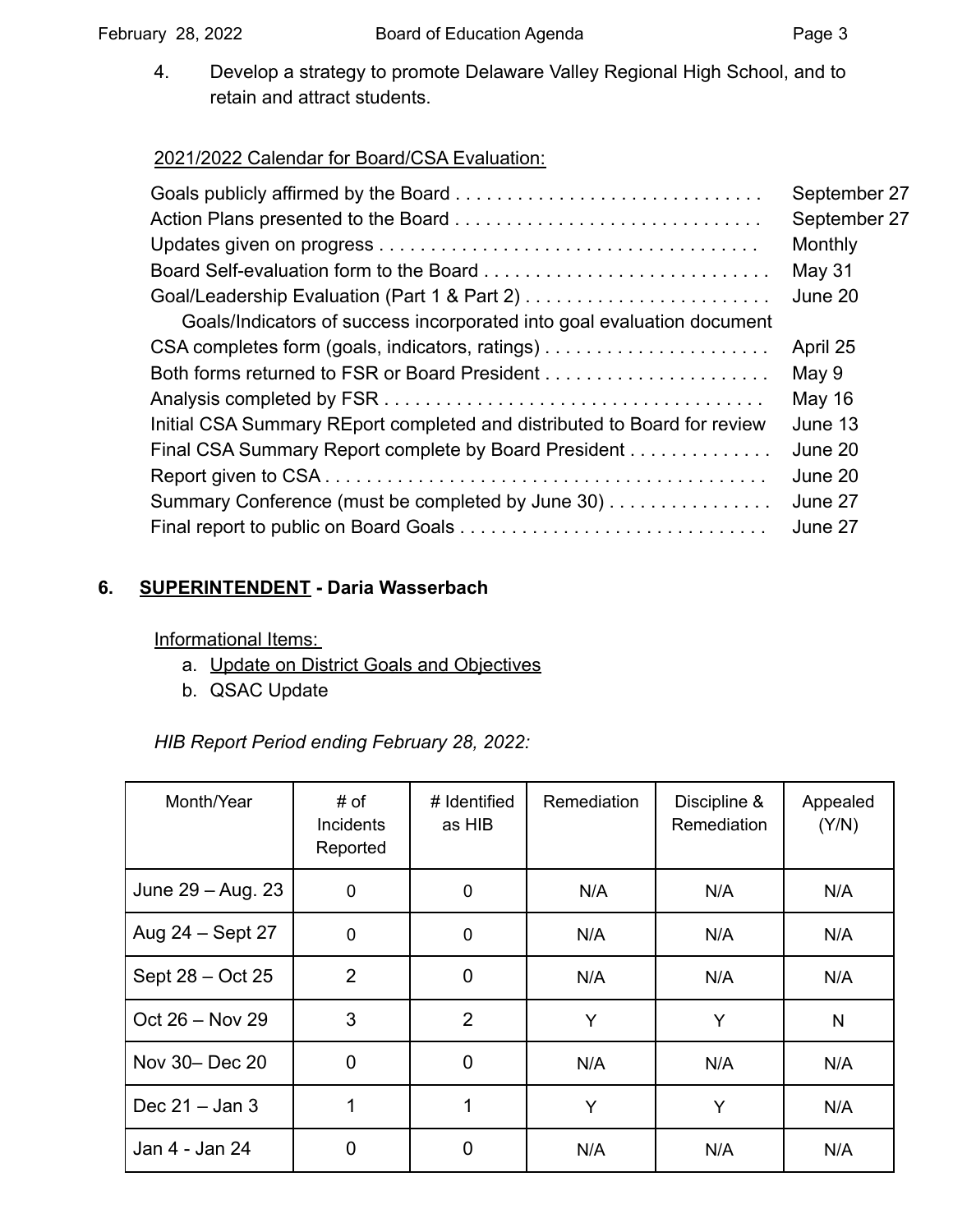| Jan 25 - Feb 28   | 5 |  | N |
|-------------------|---|--|---|
| Feb 29 - Mar 28   |   |  |   |
| Mar 29 - April 25 |   |  |   |
| April 26 - May 23 |   |  |   |
| May 24 - June 27  |   |  |   |
| <b>TOTAL</b>      |   |  |   |

# ● Short-term Suspension Report: February 28, 2022

| <b>Student</b><br>ID | <b>Violation of</b><br><b>Student Code of</b><br><b>Conduct</b> | Level of<br><b>Infraction</b> | Date/s of<br><b>Infraction</b> | <b>Terms of</b><br><b>Suspension/dates</b> | <b>Clearance</b><br><b>Required</b> |
|----------------------|-----------------------------------------------------------------|-------------------------------|--------------------------------|--------------------------------------------|-------------------------------------|
| 111140               | Insensitive<br>comments racial<br>$-HIB$                        | 3                             | 2/15/22                        | 1 day OSS<br>2/22/2022                     | N/A                                 |

# ● COVID-19 Activity Report

| Period Ending<br>(COVID Risk by<br>Color) | # of Positive Cases<br>For Period Ending | <b>Cumulative Annual</b><br><b>Positive Cases</b><br>21/22 SY | <b>Cumulative Annual</b><br><b>Positive Cases</b><br>For Same Period<br>20/21 SY |
|-------------------------------------------|------------------------------------------|---------------------------------------------------------------|----------------------------------------------------------------------------------|
| <b>August 31, 2021</b>                    | 4                                        | 4                                                             |                                                                                  |
| September 30, 2021                        | 8                                        | 12                                                            | 1                                                                                |
| October 31, 2021                          | 69                                       | 81                                                            | 1                                                                                |
| November 30,<br>2021                      | 12 <sup>2</sup>                          | 93                                                            | 3                                                                                |
| December 31,<br>2021                      | 48                                       | 141                                                           | 9                                                                                |
| <b>January 31, 2022</b>                   | 90                                       | 231                                                           | 24                                                                               |
| February 28,<br>$2022*$                   | 16                                       | 247                                                           | 41                                                                               |
| March 28, 2022                            |                                          |                                                               | 53                                                                               |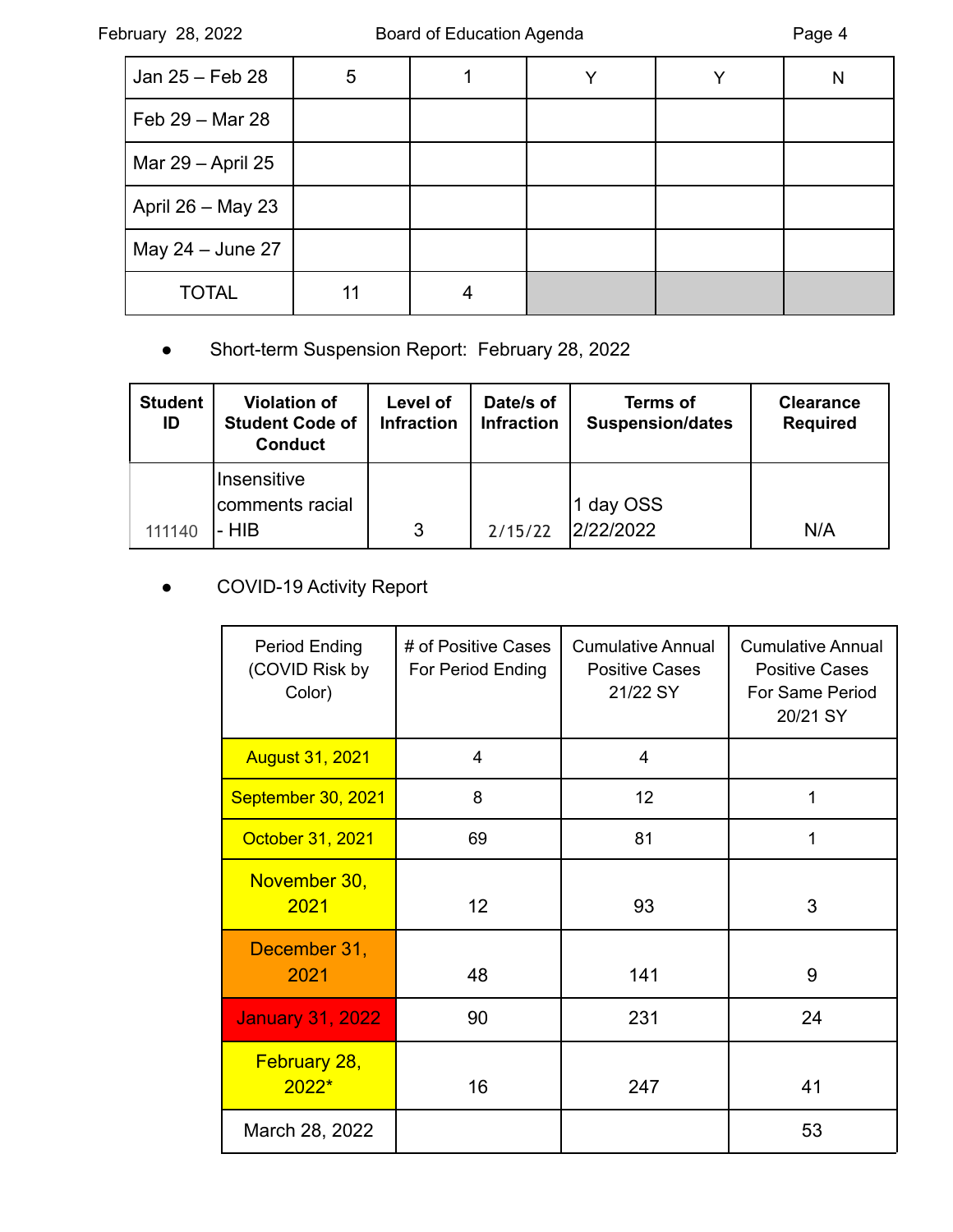| April 25, 2022 |  | 66 |
|----------------|--|----|
| May 23, 2022   |  | 68 |
| June 27, 2022  |  | 68 |

\*As of the time of publication; subject to change pending additional confirmed cases.

#### Action Items:

- 6.1 Motion to affirm the HIB Reports submitted on January 24, 2022.
- 6.2 Motion to re-approve the 2022/2023 School Calendar reflecting the date change on the NJEA Convention dates.
- 6.3 Motion to revise the 2021/2022 School Calendar to reflect the cancellation of the Open Campus Learning Day. There will still be an early dismissal for students.
- 6.4 Motion to acknowledge receipt of the revised DVRHS Health and Safety Guidelines 21/22.

#### **7. SCHOOL BUSINESS ADMINISTRATOR/BOARD SECRETARY - Teresa O'Brien**

Informational Items:

- Next Regular Board of Education Meeting March 21, 2022
- March Bill List Review TBD

Action Items:

#### **8. MINUTES**

8.1 Motion to approve the following meeting minutes:

January 24, 2022 - Meeting Minutes January 24, 2022- Executive Meeting Minutes January 27, 2022 - Special Meeting Minutes January 27, 2022 - Executive Meeting Minutes January 31, 2022 - Special Meeting Minutes January 31, 2022 - Executive Meeting Minutes February 1, 2022 - Special Meeting Minutes February 1, 2022 - Executive Meeting Minutes February 15, 2022 - Special Meeting Minutes February 15, 2022 - Executive Meeting Minutes February 16, 2022 - Special Meeting Minutes February 16, 2022 - Executive Meeting Minutes February 23, 2022 - Special Meeting Minutes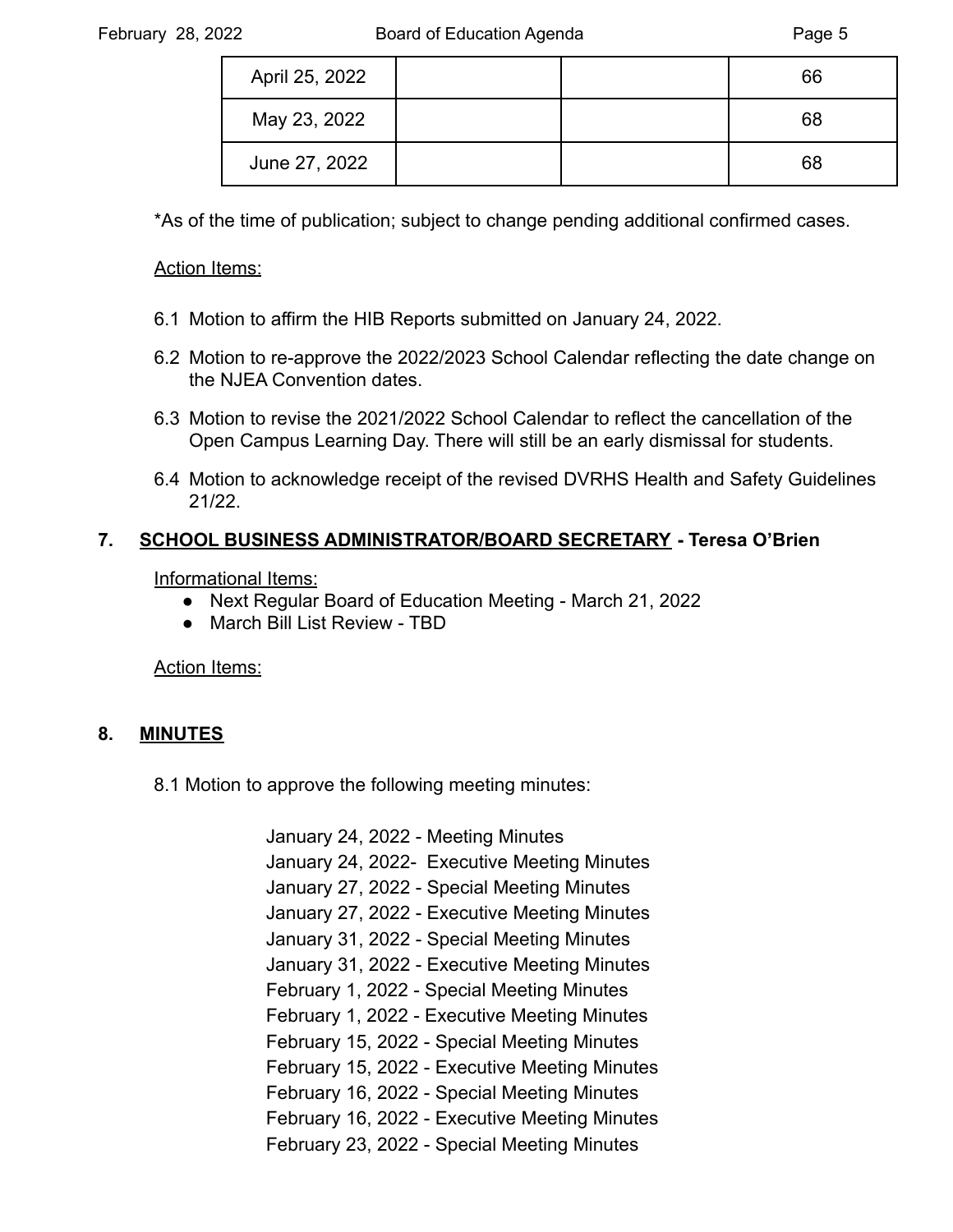February 23, 2022 - Executive Meeting Minutes

#### **9. OPERATIONS COMMITTEE -** George Tavernite, Chairperson

Jonathan DeLisle, Ellen Gordon, Joanne Oldenberg

Informational Items:

#### Action Items:

9.1 Motion to approve the following 2021/2022 field trips in accordance with N.J.A.C. 6A:23A-5.8 (c):

| <b>Organization/Department</b> | <b>Destination</b>                                   | <b>Date</b>       |
|--------------------------------|------------------------------------------------------|-------------------|
| Special Ed                     | Frenchtown, NJ                                       | February 2022     |
| Science                        | Flemington, NJ                                       | March 2022        |
| <b>Music</b>                   | Milford, NJ<br>Wayne, NJ<br>Bethlehem, PA            | February 2022     |
| <b>Music</b>                   | TBD<br>Bridgewater Township, NJ<br>Scotch Plains, NJ | March 2022        |
| <b>Music</b>                   | Edison, NJ                                           | April 2022        |
| Art                            | Frenchtown, NJ                                       | <b>March 2022</b> |

- 9.2 Motion to approve athletic trips in conjunction with the spring athletic schedule 3A.
- the Turf Installation: 9.3 Motion to approve the following change order to the contract with FieldTurf USA, Inc. for

| <b>Change Order #</b> | <b>Purpose</b>                               | Amount      | <b>Total Change to</b><br><b>Contract</b> |
|-----------------------|----------------------------------------------|-------------|-------------------------------------------|
| <sup>1</sup> CO-01    | Requested additional<br>logos/field markings | \$13,275.00 | \$13,275.00                               |

 for turf project: 9.4 Motion to approve the following change order to the contract with The Landtek Group

| Change Order #   Purpose | <b>Amount</b> | <b>Total Change to</b><br><b>Contract</b> |
|--------------------------|---------------|-------------------------------------------|
|--------------------------|---------------|-------------------------------------------|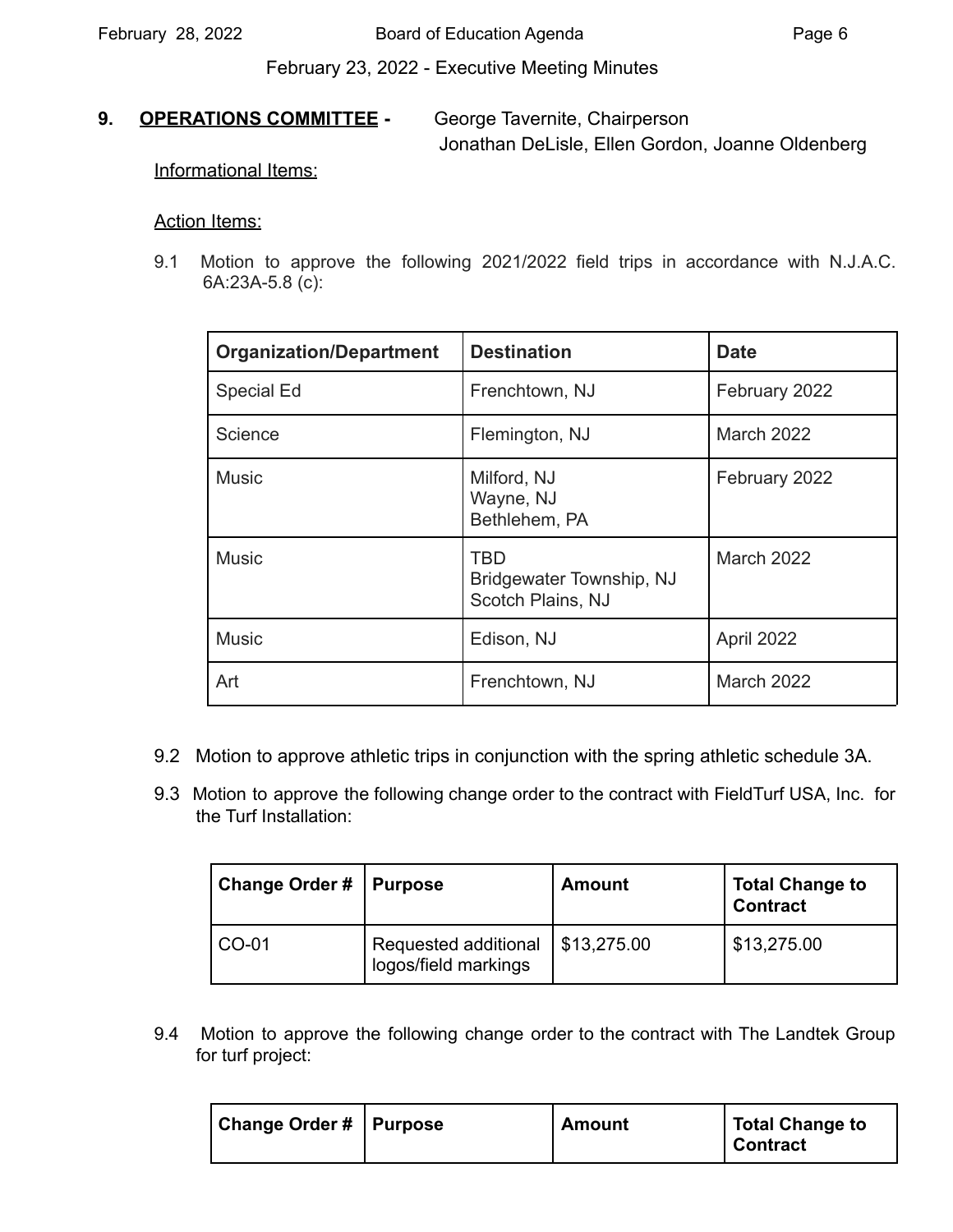| CO-01<br>Credit for not<br>installing Track<br>Material | (\$85,000.00) | (\$85,000.00) |
|---------------------------------------------------------|---------------|---------------|
|---------------------------------------------------------|---------------|---------------|

 with The Landtek Group for turf project: 9.5 Motion to approve the following change order to the contract allowance of [\\$30,000.00](https://30,000.00)

| <b>Change Order #</b> | <b>Purpose</b>                                                               | <b>Amount</b> | <b>Contract</b><br><b>Allowance</b><br><b>Balance</b> |
|-----------------------|------------------------------------------------------------------------------|---------------|-------------------------------------------------------|
| <b>PCO-04</b>         | Concrete nailer ACO<br>drain, curbing at sand<br>pit, and add'l<br>surveying | (\$6,850.00)  | \$23,150                                              |
| <b>PCO-06</b>         | Add'l grading &<br>seeding                                                   | (\$8,000.00)  | \$15,150                                              |

 Transportation Consortium as follows: 9.6 Motion to award contracts for the purchase of vehicles in accordance with the vehicle replacement schedule and paid for through the Delaware Valley Regional

| Vendor         | <b>Purchasing Coop</b>                  | Item                       | Quantity | Cost         | Total        |
|----------------|-----------------------------------------|----------------------------|----------|--------------|--------------|
| H.A.<br>DeHart | <b>HCESC Bid#</b><br><b>TRANS-21-10</b> | Thomas 54<br>Passenger Bus |          | \$115,677.40 | \$462,709.60 |
| <b>Total</b>   |                                         |                            |          |              | \$462,709.60 |

#### 10. **FINANCE COMMITTEE -** Gerard Bowers, Chairperson

Jonathan DeLisle, Anna Gaspari, Ellen Gordon

Informational Items:

Action Items:

10.1 Motion to approve the February 28, 2022 bill list as follows: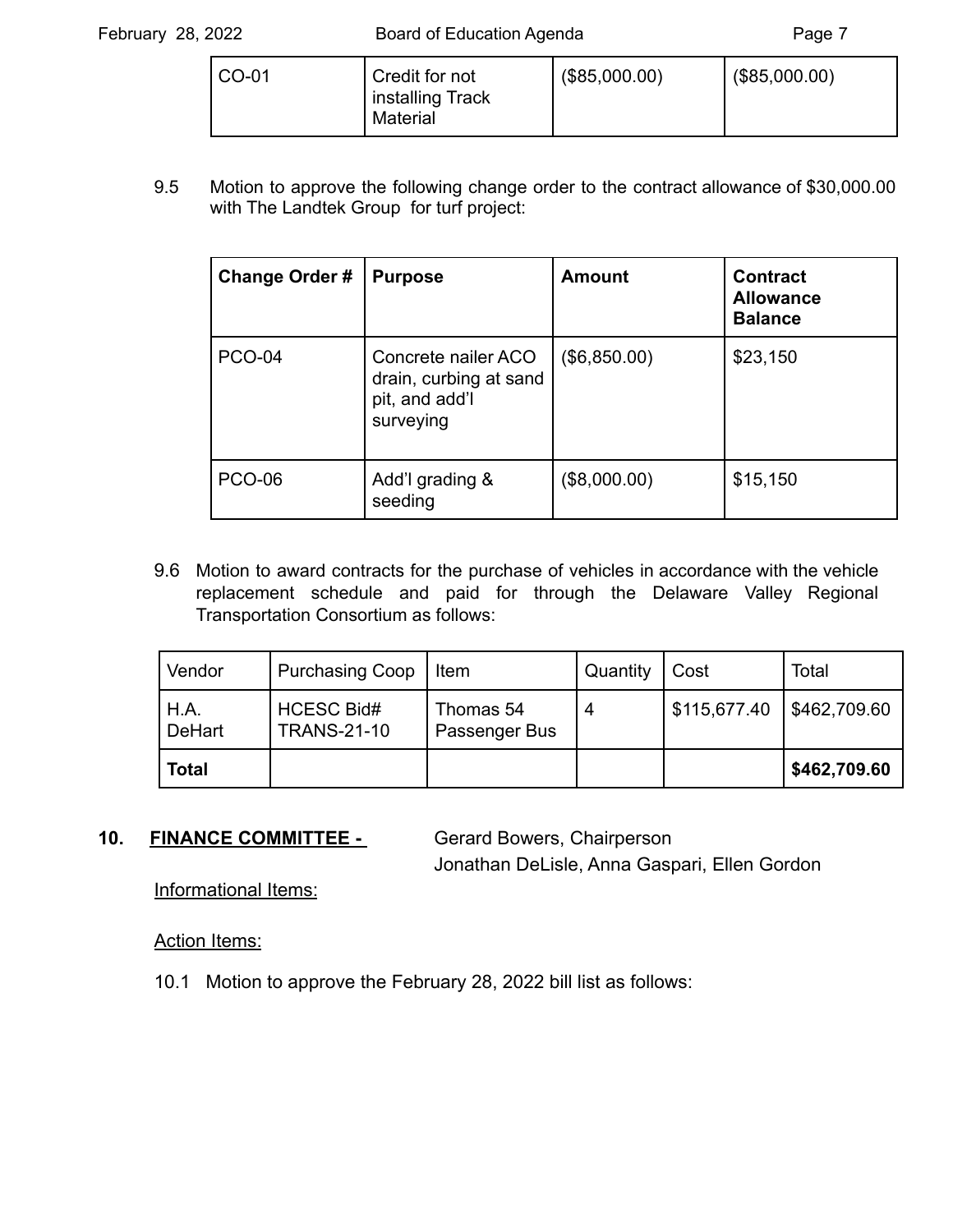| <b>General Fund 10</b><br>Special Revenue Fund 20<br><b>Technology Fund 61</b>            | \$2,350,924.64<br>5,985.73<br>9,699.18 |
|-------------------------------------------------------------------------------------------|----------------------------------------|
| <b>Transportation Consortium Fund 62</b><br><b>Administrative Shared Services Fund 63</b> | 453,989.67<br>14, 161. 79              |
| Total                                                                                     | \$2,834,761.01                         |
| Cafeteria (January)                                                                       | 38,522.42                              |

- 10.2 Motion to approve line item transfers dated January 01, 2022 through January 31, 2022 in the amount of [\\$20,811.74](https://20,811.74)
- 10.3 Motion to acknowledge receipt of the monthly certification of the Board Secretary for January 2022 , and after review of the Board Secretary's and January 2022 Treasurer's Reports, certify no major account or fund has been over-expended in violation of N.J.A.C.6A:23 – 2.11(c) 3 and that sufficient funds are available to meet the District's financial obligation for the remainder of the fiscal year and that no budgetary line-item account has been exceeded pursuant to N.J.S.A. 18A:22-8.1, and that no line-item account has encumbrances and expenditure, which in total exceed the line-item appropriation in violation of N.J.A.C. 6A23-2.11(a).
- 10.4 Motion to approve the following financial reports:

| <b>Game Officials Account</b>     | January 2022 |
|-----------------------------------|--------------|
| <b>Petty Cash Account</b>         | January 2022 |
| <b>Student Activities Account</b> | January 2022 |
| <b>Scholarship Account</b>        | January 2022 |
| Cafeteria Account                 | January 2022 |

10.5 Motion to approve the following resolution requesting a waiver of requirements for the Special Education Medicaid Initiative (SEMI) Program

WHEREAS, N.J.A.C. 6A:23A-5.3 provides that a school district may request a waiver of compliance with respect to the district's participation in the Special Education Medicaid Initiative (SEMI) Program for the 2022-2023; and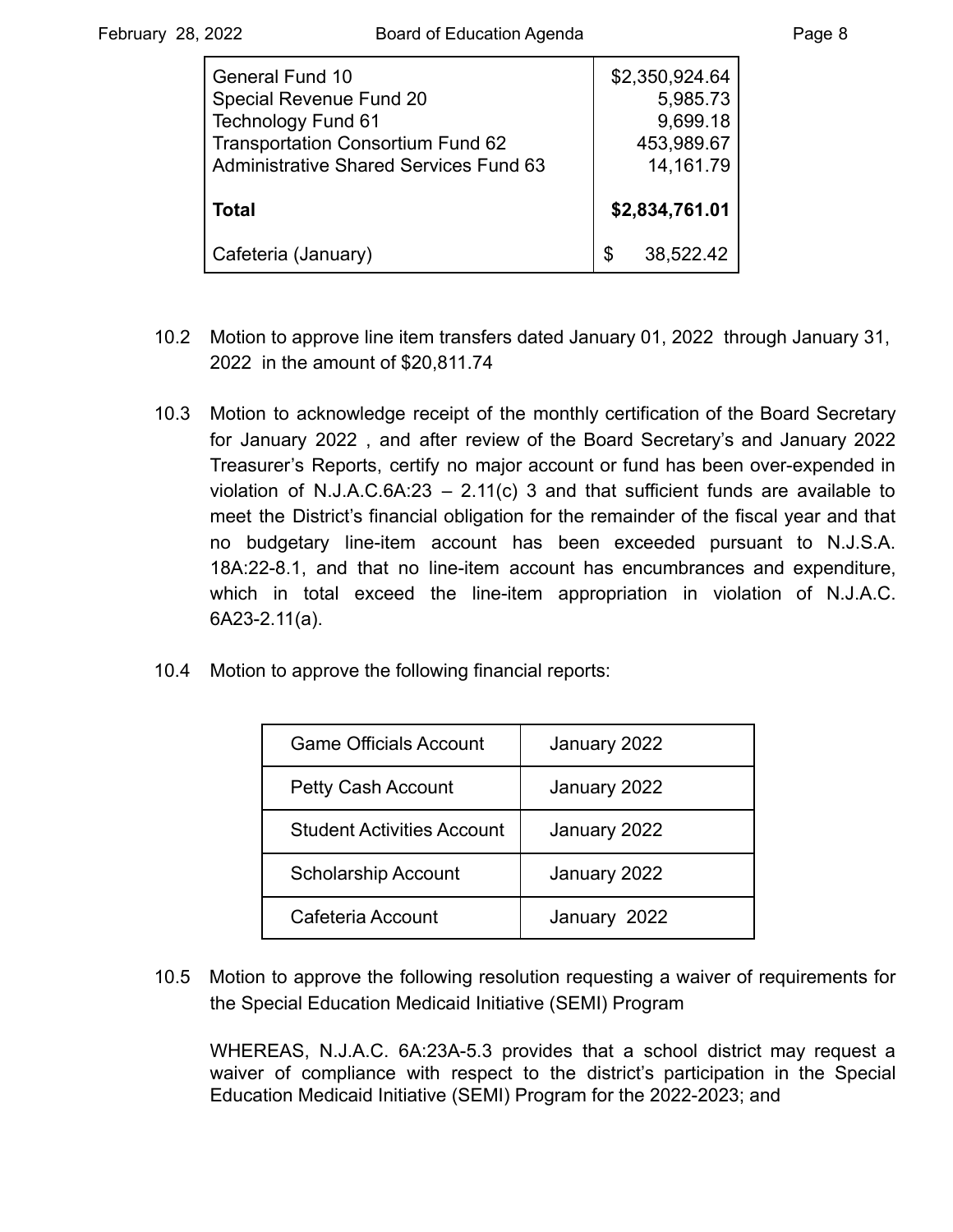WHEREAS the Delaware Valley Regional High School Board of Education desires to apply for this waiver due to the fact that it projects having fewer than 40 Medicaid eligible classified students 2022-2023 budget year;

NOW THEREFORE BE IT RESOLVED that the Delaware Valley Regional High School Board of Education hereby authorizes the Chief School Administrator to submit to the Executive County Superintendent of Schools in the County of Hunterdon an appropriate waiver of the requirements of NJAC 6A23A-5.3 for the 2022-2023 school year.

- 10.6 Motion to approve the Out of District Parental Tuition Contract Agreement (Student # 107493) in the amount of \$4,000 effective February 1, 2022.
- 10.7 Motion to approve the following resolution accepting the June 30, 2021 ACFR:

BE IT RESOLVED that the Delaware Valley Regional High School Board of Education accepts the June 30, 2021 Annual Comprehensive Financial Report (ACFR) as presented.

10.8 Motion to approve the following resolution accepting the audit recommendations and corrective action plan:

BE IT RESOLVED that the Delaware Valley Regional High School Board of Education accepts the following Audit Recommendations and Corrective Action Plan for fiscal year ending June 30, 2021:

- 1. Administrative Practices & Procedures No recommendation
- 2. Financial Planning, Accounting & Reporting No recommendation
- 3. School Purchasing Programs No recommendation
- 4. School Food Service **No recommendation**
- 5. Student Body Activities **No recommendation**
- 6. Application for State School Aid Norecommendation
- 7. Pupil Transportation and the North No recommendation
- 8. Facilities and capital assets No recommendation
- 
- 10. Status of Prior Year Audit Finding Notation No prior year findings/ /Recommendations recommendations

9. Miscellaneous and the state of the North Morecommendation

10.9 Motion to approve the following requests for employee/board member travel in accordance with the School District Accountability Act and Board of Education Policy. Only overnight stays are eligible for meal reimbursement. Mileage, meals and lodging reimbursements shall be in accordance with NJ Statute, Code and NJ Department of Treasury Guidelines. OMB Mileage Reimbursement Rate: \$0.35

| <b>Employee/</b> | <b>Program Title/</b> | Date(s) | Cost | Mileage/ | Lodging | <b>Meals</b> |
|------------------|-----------------------|---------|------|----------|---------|--------------|
|------------------|-----------------------|---------|------|----------|---------|--------------|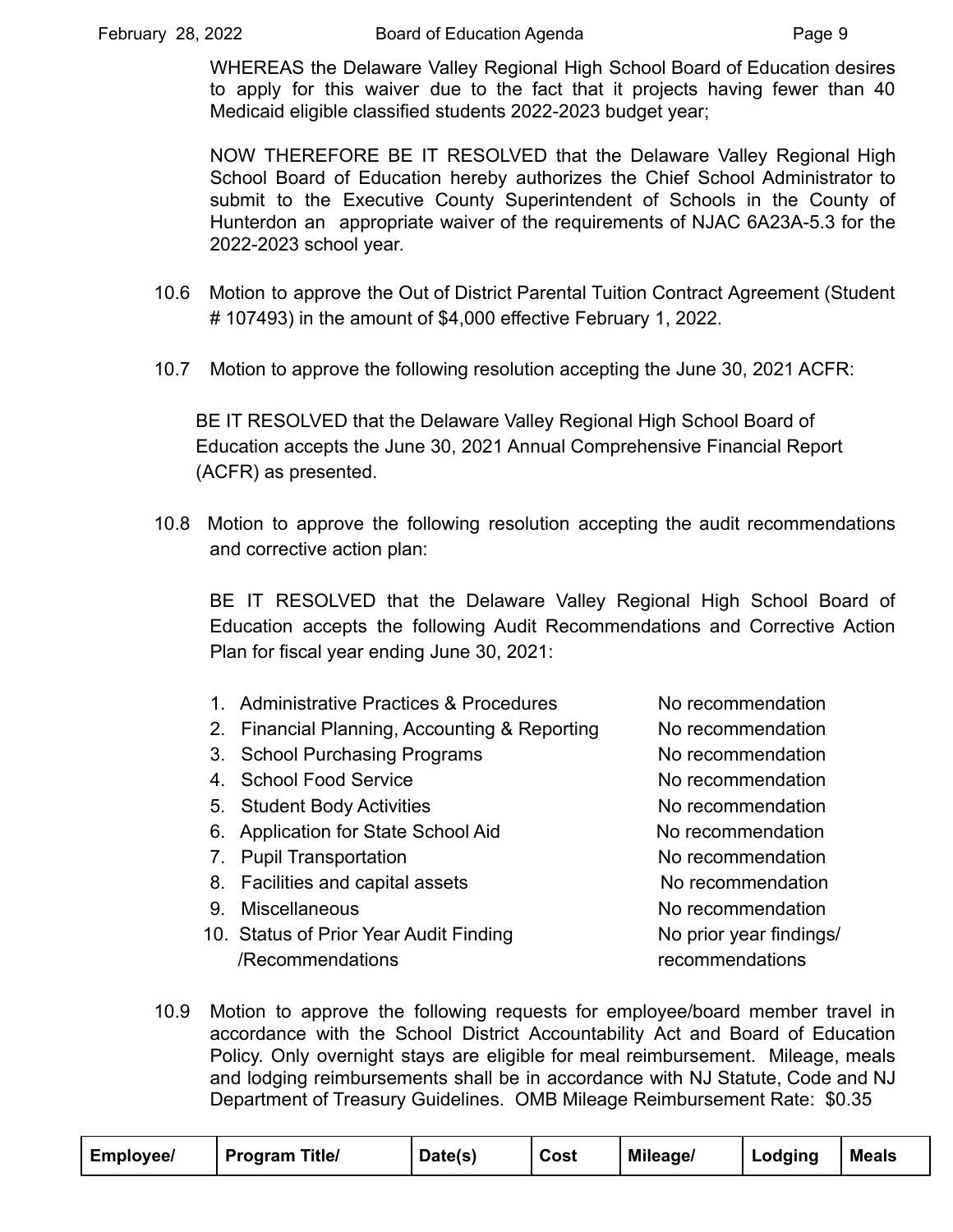| <b>BOE Member</b>                 | Location                                              |                            |          | <b>Tolls</b>             | <b>Total</b> | <b>Total</b> |
|-----------------------------------|-------------------------------------------------------|----------------------------|----------|--------------------------|--------------|--------------|
| <b>Tracy Miceli</b>               | <b>HCLA 2022 Winter</b><br>Workshop<br>Flemington, NJ | 2/24                       | \$45.00  | \$6.93                   | \$0.00       | \$0.00       |
| <b>Ashley</b><br><b>Pritchard</b> | <b>NJSCA Spring</b><br>Conference<br>Union, NJ        | 4/1                        | \$35.00  | \$33.67                  | \$0.00       | \$0.00       |
| <b>Arnold Stang</b>               | NJSBGA Expo<br>Atlantic City, NJ                      | 3/20, 3/21,<br>3/22 & 3/23 | \$300.00 | \$88.90<br>Tolls \$20.00 | \$221.34     | \$0.00       |

#### **11. NEGOTIATIONS COMMITTEE-** Ellen Gordon, Chairperson

Deborah Culberson, Joanne Oldenberg, George **Tavernite** 

Informational Items:

Action Items:

12. **PERSONNEL COMMITTEE** - Ellen Gordon, Chairperson Melaine Campbell, Deb Culberson, Jon DeLisle

Informational Items:

IT IS NOTED THAT ALL STAFF APPOINTMENTS ARE AT THE RECOMMENDATION OF THE SUPERINTENDENT OF SCHOOLS AND THAT ALL SALARIES ARE PRORATED TO THE EFFECTIVE DATE OF EMPLOYMENT.

Action Items:

- 12.1 Motion to accept the **resignation** of Marissa Geary, Mental Health Counselor/School Psychologist, with regret, effective March 10, 2022.
- 12.2 Motion to accept the **resignation** of Denise Donnelly, Principal's Secretary, with regret, effective February 25, 2022.
- 12.3 Motion to accept the letter of **retirement** of Donna Daku, Administrative Assistant to the Superintendent/Human Resources, with regret, effective July 1, 2022.
- 12.4 Motion to accept the letter of **retirement** of Jerry Ford, Jr., Transportation Supervisor, with regret, effective August 1, 2022.
- 12.5 Motion to approve the 2021/2022 employment contract for **Amanda Matlee**, as Mental Health Counselor, 1.0 FTE, MS+15, Step 10, at a salary of \$67,200, prorated, effective on or about March 7, 2022 and ending June 30, 2023.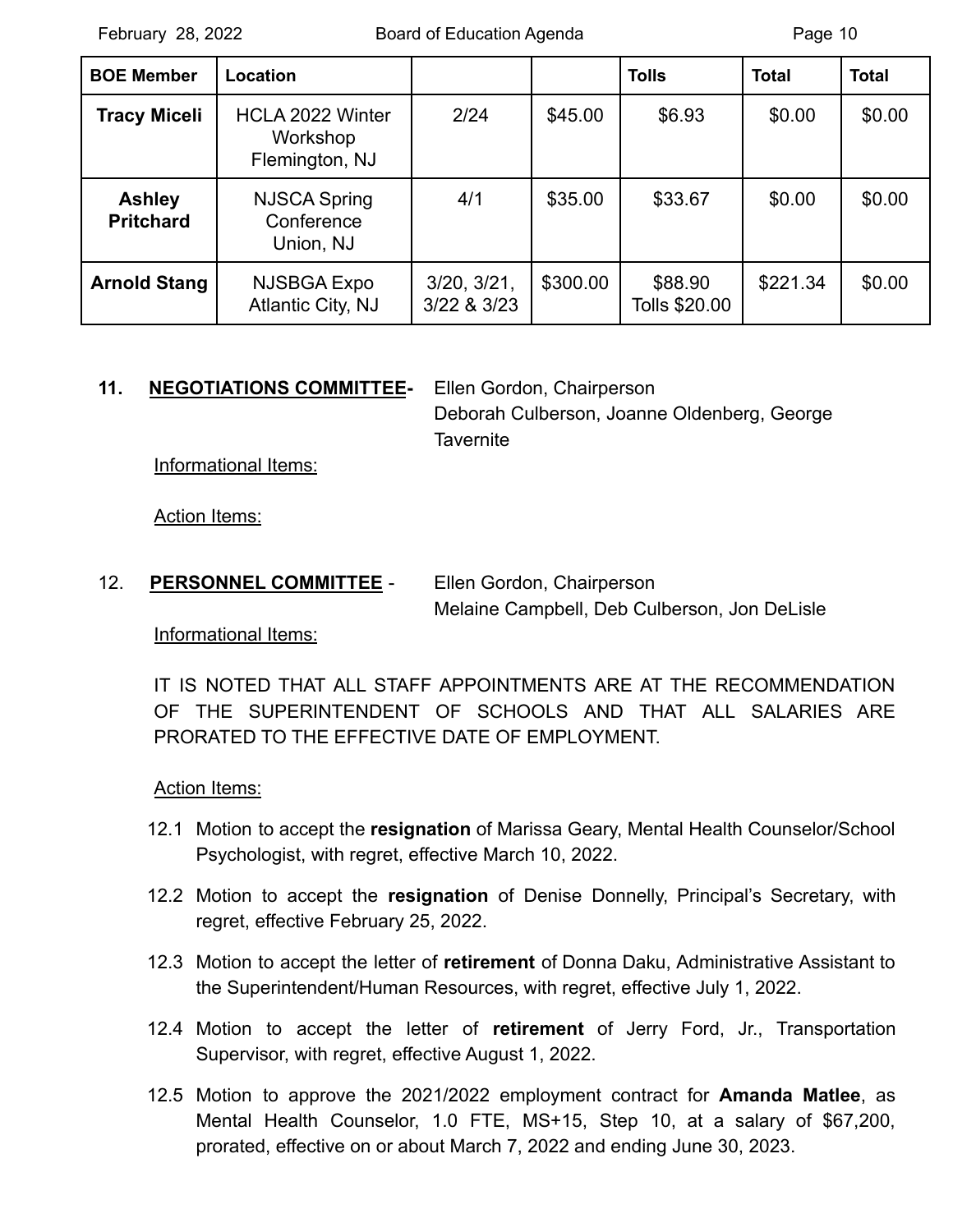12.6 Motion to approve the following Job Descriptions:

Transportation Supervisor Assistant Transportation Supervisor

- 12.7 Motion to approve the employment contract for **Jeffrey Reiss**, as Assistant Transportation Supervisor, with a salary of \$90,000, beginning April 1, 2022 to June 30, 2022. Salary paid for by the Transportation Jointure.
- 12.8 Motion to approve the employment of **Christine Hons**, Positive Behavior Support Counselor, working up to 29 hours per week at \$44.00 an hour through Title I and ARP/ESSER Mental Health Support Staffing Sub-grant.
- 12.9 Motion to approve horizontal movement across the guide for **Daniel Brokaw**, Science Teacher, 1.0 FTE, from BS+15, Step 1-2, to MS, Step 1-2, at a salary of \$58,110, effective January 1, 2022.
- 12.10 Motion to approve the following Contracted **Transportation Driver** for the 2021/2022 School Year. Salary paid for by the Transportation Consortium.

| <b>NAME</b>              | <b>HOURLY RATE</b> | <b>START DATE</b> |  |
|--------------------------|--------------------|-------------------|--|
| <b>Angela Giannavola</b> | \$29.00            | 3/1/2022          |  |

12.11 Motion to approve the employment contract of the following **Co-Curricular Schedule B Coach** for the **2021/2022** school year:

| <b>POSITION</b>                    | <b>APPLICANT</b>      | <b>YEARS</b><br><b>EXPERIENCE</b> | 2021/2022<br><b>SALARY</b> |
|------------------------------------|-----------------------|-----------------------------------|----------------------------|
| Lacrosse Assistant<br>Girl's Coach | <b>Allyson Scerbo</b> |                                   | \$5,995                    |
| Set Design                         | <b>Thomas Watson</b>  |                                   | \$3,032                    |

12.12 Motion to approve the following teacher substitute for the 2021-2022 school year:

#### **Nicholas Gerard**

12.13 Motion to approve the 2021/2022 employment contract for Paul Tomko, as the System Support Specialist, at a salary of \$67,642, prorated, effective March 1, 2022. Salary to be paid from utilizing the Technology Consortium.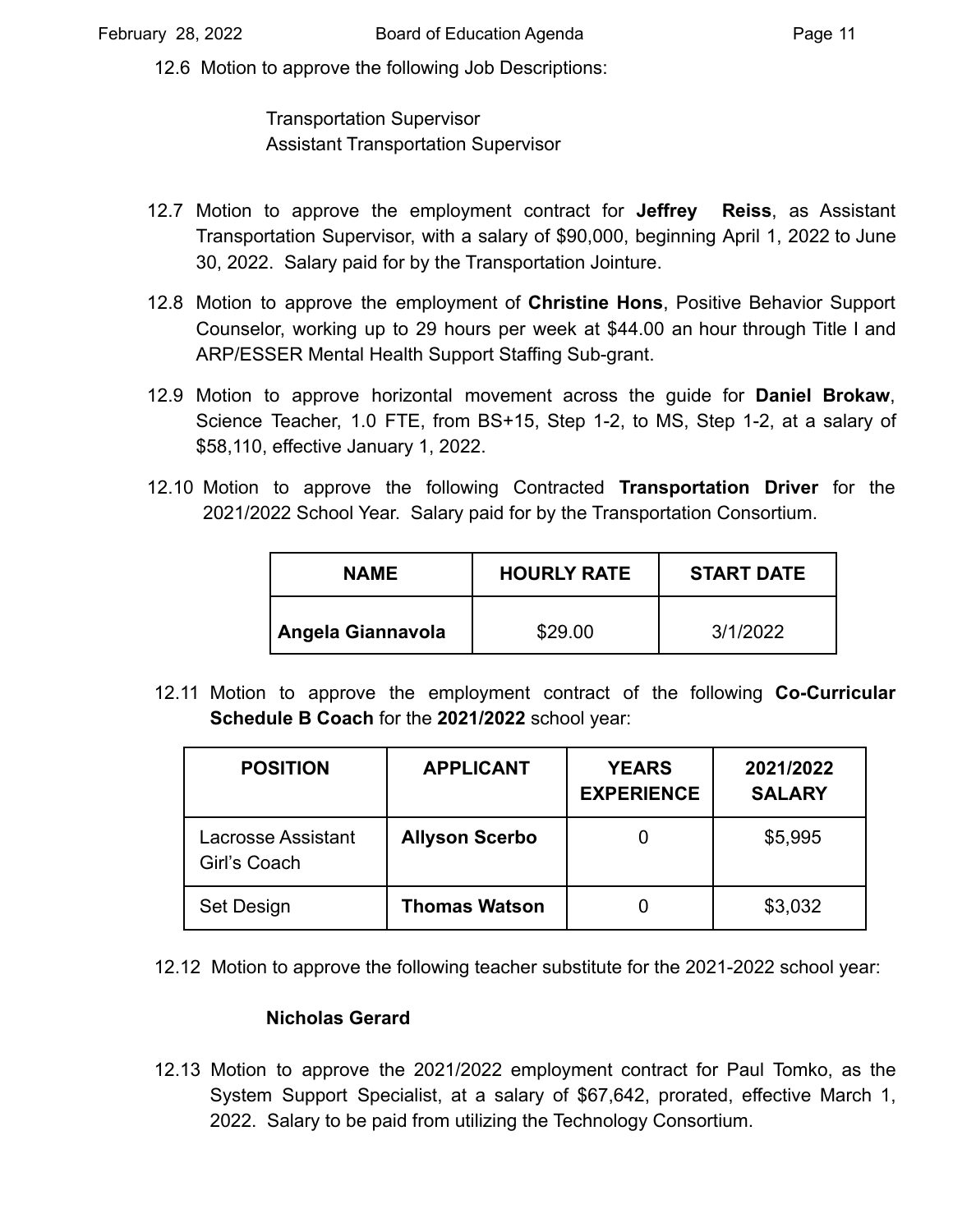**13. POLICY COMMITTEE** - Amy Elphick, Chairperson

Gerard Bowers, Anna Gaspari, Ellen Gordon

# Informational Items:

# Action Items:

13.1 Motion to approve the first reading of Bylaw [0168, "Recording Board Meetings.](https://drive.google.com/file/d/12YRNQOImQNYg9k5NFnnR6mdYXPvswoyv/view?usp=sharing)"

# 14. **EDUCATION AND STUDENT AFFAIRS COMMITTEE** - Jonathan DeLisle, Chairperson Melaine Campbell, Amy Elphick, Ellen Gordon

Informational Items:

# a. **Community Activities Calendar:**

Alexandria Township: Township Committee Meeting (2<sup>nd</sup> Wednesday) Dumpster Day, March, 19th, 8:00 am - 11:00 am

Holland Township: Township Committee Meeting  $(1<sup>st</sup>$  and  $3<sup>rd</sup>$  Tuesday) Document Paper Shredding Day, April 30th, 9:00 am - 12:00 pm

Kingwood Township: Township Committee Meeting (1<sup>st</sup> Thursday) New Jersey's Changing Climate, Virtual Webinar presented by Professor David Robinson, NJ State Climatologist, March 28, 7:00pm

**<https://dvrhs:zoom.us/j/84332929047>**

Frenchtown Borough: Township Committee Meeting (1<sup>st</sup> Wednesday) Affordable Rentals in Frenchtown, waiting list deadline April 19, 2022

Milford Borough: Township Committee Meeting  $(1<sup>st</sup>$  and  $3<sup>rd</sup>$  Monday)

Delaware Valley Regional High School: Winter Musical - March 3rd - 6:00pm, March 4th & 11th - 7:00 pm, March 5th & 12th - 2:00 pm Early Dismissal(Students only) - March 9th